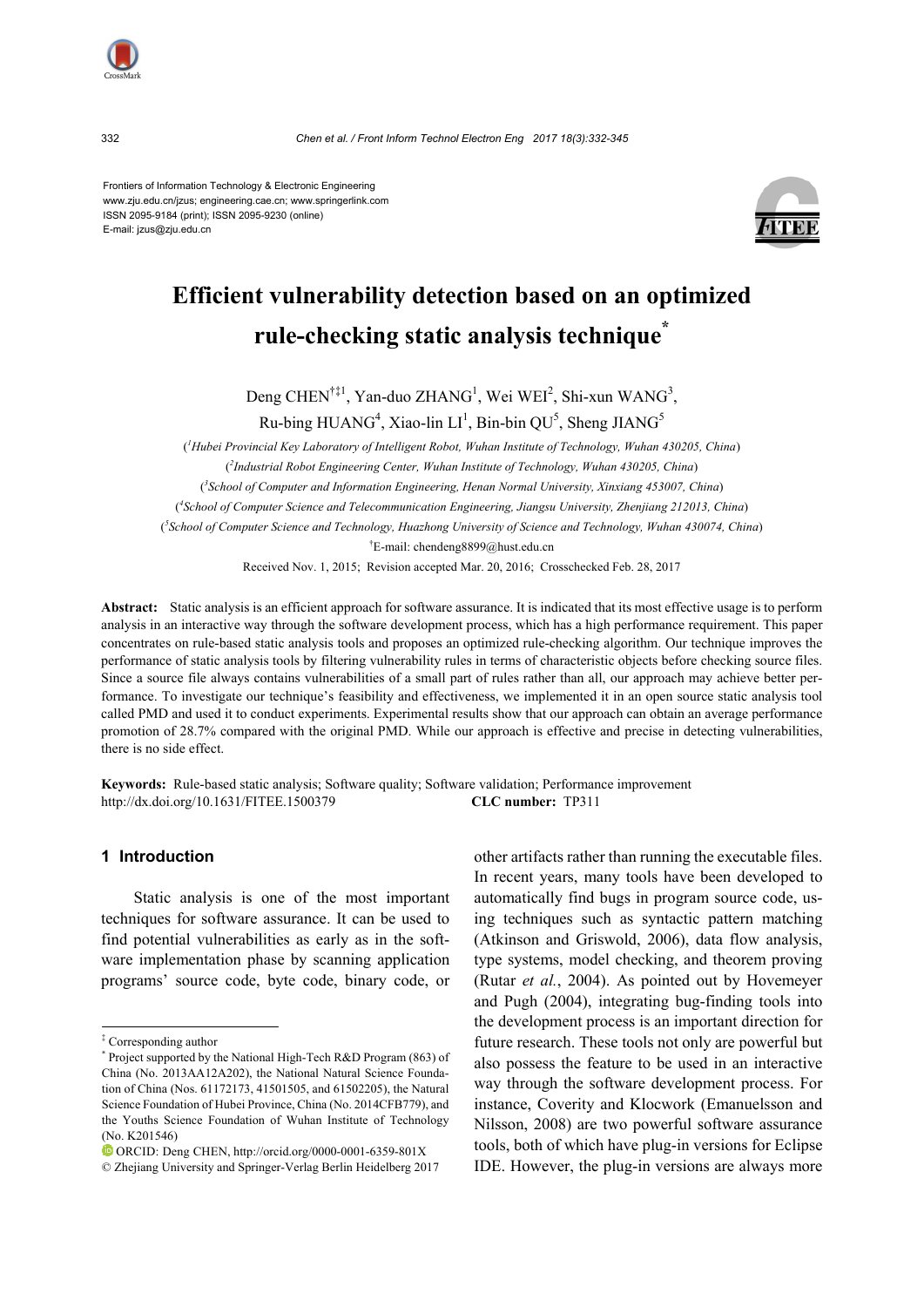lightweight tools, which just carry out shallow analysis due to high performance requirements.

To deal with the performance issue, many techniques have been proposed, such as the incremental analysis technique and distributed technology (Hovemeyer and Pugh, 2004). Incremental analysis automatically infers what parts of source code have to be reanalyzed after the code has been modified. This approach typically reduces the analysis time substantially, but may, of course, imply a complete reanalysis in the worst case (Emanuelsson and Nilsson, 2008). Distributed technology is a general approach to cope with efficiency issues, but building a robust distributed system is a complicated and complex task. Apart from the above techniques, some other techniques exist. However, many of them have side effects on the precision of static analysis tools.

In this paper, we aim to improve the performance of static analysis tools without side effects on the detection capability and precision. Our approach is designed for rule-based static analysis tools. A rule-based static analysis tool detects vulnerabilities by checking program source code or other artifacts against vulnerability rules lexically or syntactically. We focus on this particular type of tool for several reasons: (1) This kind of tool is used extensively and many recently developed tools are of the kind, such as FindBugs (Hovemeyer and Pugh, 2004; 2007; Ayewah *et al.*, 2007; Araújo *et al.*, 2011), PMD (Helmick, 2007; Plosch *et al.*, 2008; Araújo *et al.*, 2011), and CheckStyle (Loveland, 2009). (2) This kind of tool is able to detect many kinds of vulnerabilities only if the corresponding rules are included. (3) These tools have some unique characteristics which make it possible to improve their performance by novel approaches rather than the above traditional ones.

Rule-based static analysis tools always work in a manner as follows. First, they translate program source code into an intermediate form, such as the abstract syntax tree (AST). Then, they detect vulnerabilities by checking the AST against vulnerability rules. Finally, they report vulnerabilities in different formats. The second phase is crucial for rule-based static analysis tools, which is always performed using a rule-checking algorithm. To date, most rulechecking algorithms have been designed based on the visitor pattern; that is, each AST node is matched with

all vulnerability rules using a depth- or breadth-first tree-searching approach. The problem with this approach is that a large number of unnecessary rules are considered, which will result in much runtime overhead. Based on this observation, we propose an optimized rule-checking algorithm. Given a source file *f* that is required to be validated, prior to checking the file against vulnerability rules, our algorithm first filters out unnecessary rules regarding *f* according to their characteristic objects (which is defined in later sections). We say a vulnerability rule *r* is unnecessary regarding a source file *f*, if it is impossible for *f* to contain violations of *r*. Our approach should be effective in improving the performance of static analysis tools, because a source file always contains violations of a small part of rules rather than all. Additionally, since the abandoned rules are unnecessary, no side effects will be caused to the detection capability and precision.

We filter vulnerability rules in terms of their characteristic objects. The characteristic objects of a vulnerability rule  $r$  is a set of objects that form a necessary condition for a source file containing violations of *r*. If a source file *f* contains violations of *r*, *f* should contain characteristic objects of *r*, but not vice versa. In this work, we use the classes included in a vulnerability rule to form the characteristic objects. In addition, a prefix notation (http://en.wikipedia.org/ wiki/Polish\_notation) CObject expression is designed to describe characteristic objects and relationships among them. Relying on the evaluation results of CObject expressions, we filter vulnerability rules effectively.

To investigate our technique's feasibility and effectiveness, we implemented it in a prototype tool EPMD, which was developed from an open source static analysis tool called PMD, and used the tool to perform experiments. The experimental results show that our approach can improve the performance of static analysis tools effectively with an average promotion of 28.7%. The earlier conference version of this paper appeared in Chen *et al.* (2014).

The contributions of this paper include: (1) an optimized rule-checking algorithm that can improve the performance of rule-based static analysis tools; (2) a formal language that is used to describe characteristic objects of rules; (3) a prototype tool EPMD that implements our technique; (4) an experiment that evaluates the effectiveness of our technique.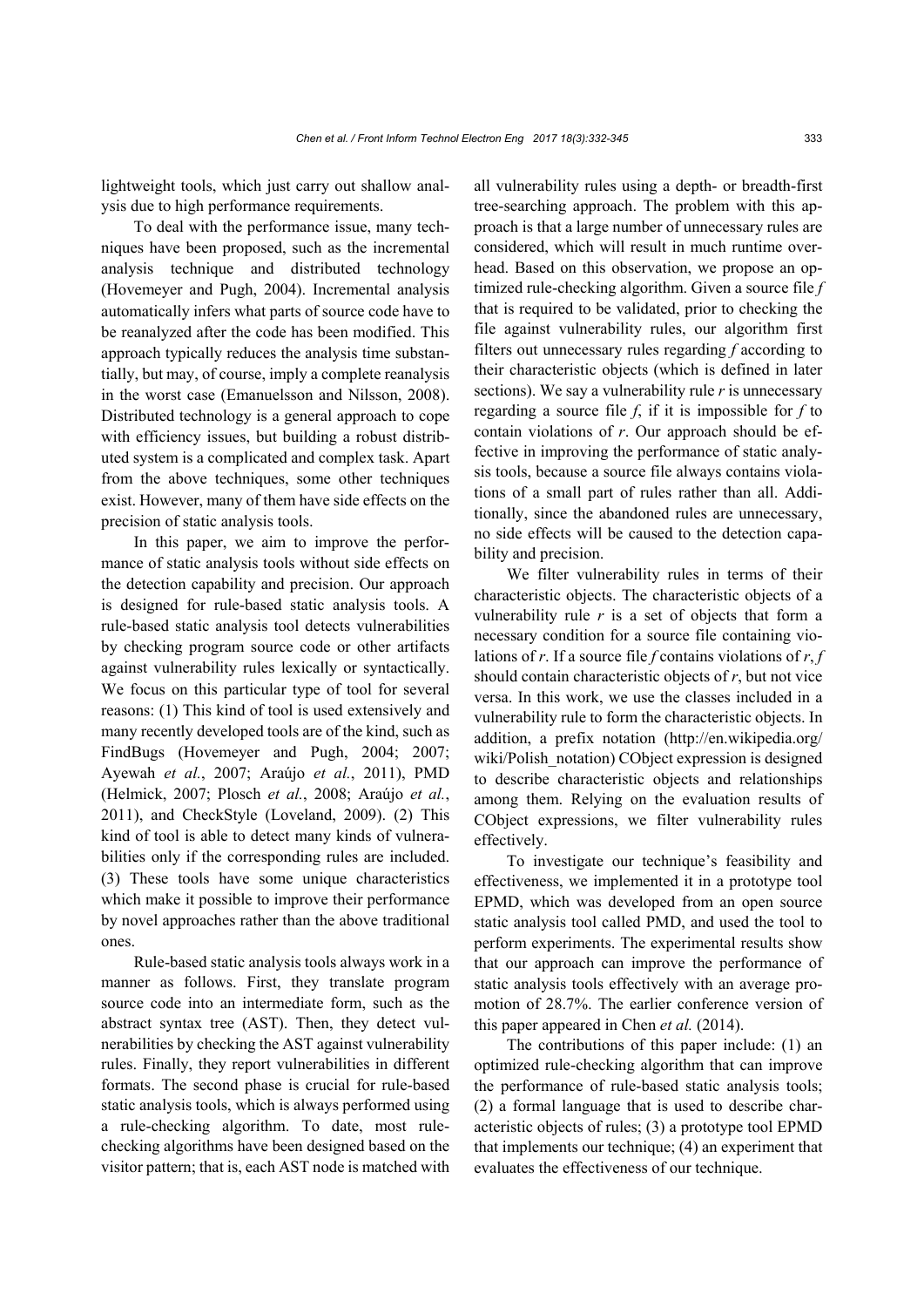# **2 Background**

#### **2.1 Static and dynamic analysis techniques**

Generally, there are two categories of automatic bug-finding approaches: program static analysis techniques and program dynamic analysis techniques.

Program static analysis techniques (Rutar *et al.*, 2004; Hovemeyer and Pugh, 2004; 2007; Atkinson and Griswold, 2006; Ayewah *et al.*, 2007; Helmick, 2007; Emanuelsson and Nilsson, 2008; Plosch *et al.*, 2008; Araújo *et al.*, 2011) take program source code, byte code, binary code, or other artifacts as input and find bugs using techniques such as syntactic pattern matching, data flow analysis, type systems, and model checking. Program dynamic analysis techniques do not require program source code as input. They find bugs from program runtime information, which is collected by running application programs. The two kinds of techniques have their own advantages and disadvantages. Static analysis approaches can find bugs as early as in the software implementation phase. Additionally, they can be efficient and highly automated. Furthermore, they can cover all the program paths, and latent specifications provide some benefits such as inferring relationships among variables according to their naming conventions (Engler *et al.*, 2001). However, they should deal with some intractable problems: infeasible paths, complicated data structures, pointer aliasing, etc. Compared with static analysis techniques, dynamic analysis techniques (Bounimova *et al.*, 2013; Haydar *et al.*, 2013; Reinbacher *et al.*, 2014) can be used more extensively, especially when source codes are unavailable. Additionally, since they analyze programs based on runtime information, a higher precision may be achieved. Apart from that, the tricky problems with static analysis can be avoided. However, dynamic analysis techniques have the following drawbacks: (1) Since they require running applications, they are less efficient than static analysis techniques. (2) Before running applications, a lot of configuration work should be done, which makes these approaches difficult to automate. (3) They always employ instrumentation techniques to extract runtime information, which will incur much runtime overhead. (4) The effect of these approaches largely depends on the quality of input test cases.

#### **2.2 Rule-based static analysis tools**

In this work, we focus on static analysis techniques. Although these techniques have some weaknesses, many academic and commercial static analysis tools have still been developed and used extensively in practice, such as FindBugs (Hovemeyer and Pugh, 2004; 2007; Ayewah *et al.*, 2007; Araújo *et al.*, 2011), PMD (Helmick, 2007; Plosch *et al.*, 2008; Araújo *et al.*, 2011), CheckStyle (Loveland, 2009), PREFix (Rajamani, 2006; Ball, 2008), PREFast (Rajamani, 2006; Ball, 2008), and Metal (Rajamani, 2006). Most of these tools work with a library of vulnerability rules. A vulnerability rule is a program specification (protocol) that the source code is expected to satisfy. Violations of vulnerability rules will cause program errors. Additionally, the number of vulnerability rules is an important indicator of the detection capability of a static analysis tool. In this work, we call the kind of static analysis tools with a library of vulnerability rules 'rule-based static analysis tools'. As illustrated in Fig. 1, rule-based static analysis tools typically consist of four parts: compiler front end, vulnerability rules library, rules checking engine, and vulnerability reporter. Compiler front end is responsible for translating program source code into an intermediate form, such as AST. The vulnerability rules library contains a set of vulnerability rules. The function of the vulnerability reporter is to output the discovered vulnerabilities in different formats. The rules checking engine finds bugs by



**Fig. 1 Composition of rule-based static analysis tools**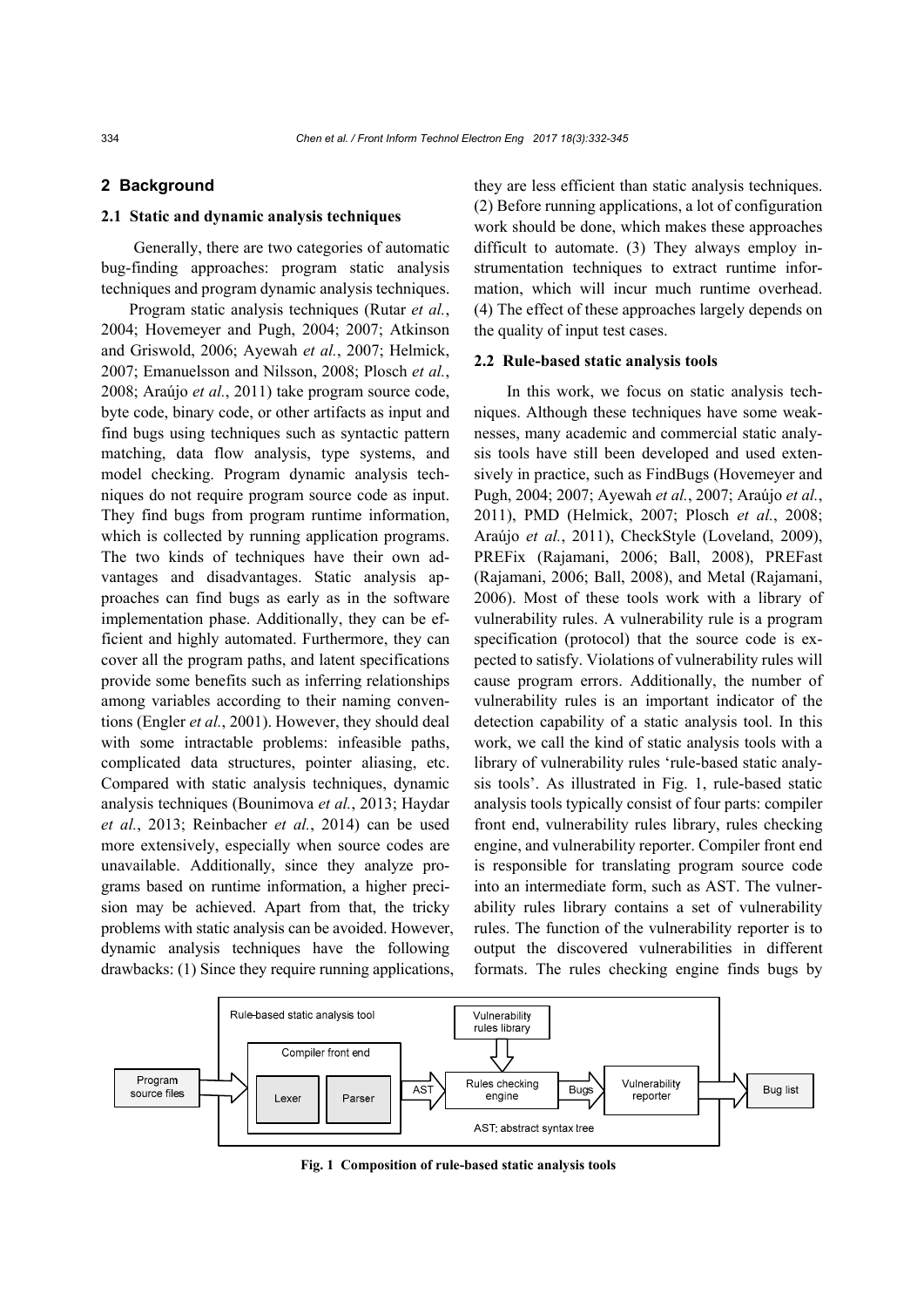checking AST nodes against vulnerability rules. The rule-checking algorithm that it employs is a decisive factor of the performance of rule-based static analysis tools, especially when a large number of vulnerability rules are included.

## **2.3 Rule-checking algorithm**

To find bugs, rule-based static analysis tools take program source files as input and translate them into ASTs using compiler front end. Then, the rules checking engine validates programs by checking ASTs against vulnerability rules.

Fig. 2 gives a Java program, a compressed AST of which is shown in Fig. 3 with some trivial nodes neglected for simplicity. The rule-checking algorithm traverses the AST top down using a depth- or breadth-first tree search approach and matches AST nodes with vulnerability rules. If a node *n* matches a rule *r*, *n* and the surrounding nodes above and below *n* will be checked against *r* and violations will be reported. The whole AST and all vulnerability rules should be processed, because an AST node may match multiple vulnerability rules. As we can see, although the program shown in Fig. 2 has only five code lines, its AST is far from trivial and has more than 20 nodes. If the vulnerability rules library is large, the rule-checking algorithm must be time consuming.

```
1 package pmd_test; 
\mathcal{D}3 import java.text.SimpleDateFormat; 
\frac{4}{5}public class Pmd_Test {
6 public static void main(String[] args) { 
7 SimpleDateFormat sdf = new
            SimpleDateFormat("pattern"); 
8 } 
9 }
```
**Fig. 2 Example of a Java program** 

## **2.4 Rule description languages**

Vulnerability rules are described using various kinds of rule description languages, such as PQL (Jarzabek, 1998; Martin *et al.*, 2005), Datalog (Whaley *et al.*, 2005; Hajiyev *et al.*, 2006; Alpuente *et al.*, 2009; Zook *et al.*, 2009), and XPath expression (Panchenko *et al.*, 2010; 2011). Fig. 4 illustrates a vulnerability rule MDBAndSessionBeanNaming-Convention (MSBNC) described using an XPath expression, which is excerpted from the rule library of PMD. It is designed to check the EJB specification in which the name of any class implementing MessageDrivenBean or SessionBean interface should be suffixed by 'Bean'. Based on rule description languages, we can compose various kinds of vulnerability rules to extend the detection capability of rulebased static analysis tools.



**Fig. 3 A compressed abstract syntax tree (AST) of the Java program shown in Fig. 2: (a) AST; (b) information of AST nodes**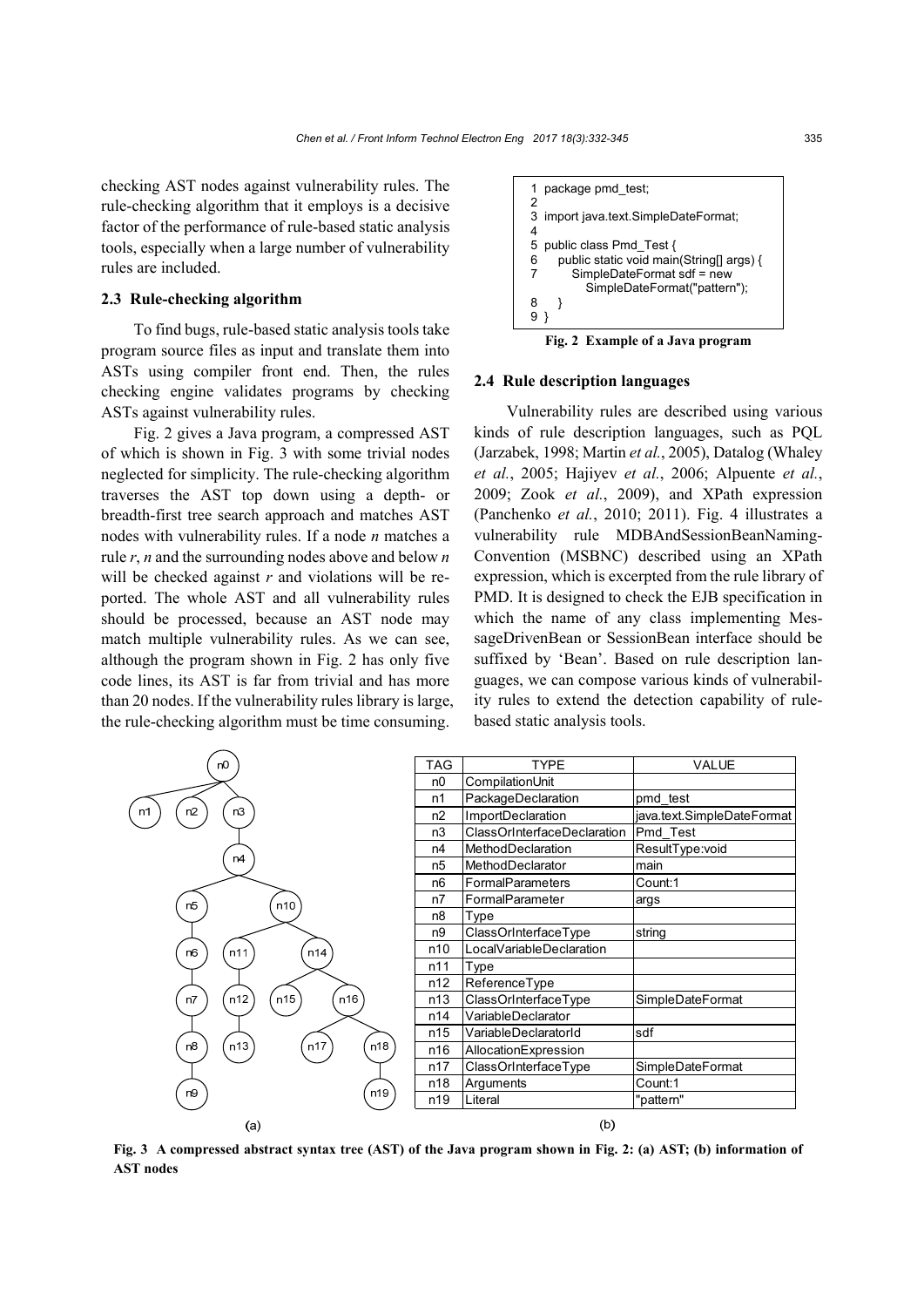

**Fig. 4 Vulnerability rule MSBNC excerpted from PMD** 

# **3 Motivating example**

Although many static analysis tools (Loveland, 2009; http://findbugs.sourceforge.net; http://pmd. sourceforge.net) have improved the rule-checking algorithm to some extent in implementation, the effect is not significant. In this section, we present an extremely bad case that our technique intends to deal with.

Fig. 5 shows the XPath expression of a vulnerability rule SimpleDateFormatNeedsLocale (SDFNL). It is excerpted from the rule library of PMD. The rule is designed to detect a misuse of class SimpleDate-Format from JDK. SimpleDateFormat is a concrete class for formatting and parsing dates in a localesensitive manner. One of its constructors has two parameters. The first one is a pattern describing the date and time format. The second one is the locale. A common error in instantiating objects from the class is shown at line 7 of the program illustrated in Fig. 2, where only the pattern is specified but the locale is neglected.



**Fig. 5 Vulnerability rule SDFNL excerpted from PMD** 

Let us consider checking the program shown in Fig. 6 against the above rule SDFNL. By manual inspection, we can confirm that no violations of the rule exist in the program, because the program has never used class SimpleDateFormat. However, the rule-checking algorithm will also traverse the whole AST of the program and match the AST nodes with

all vulnerability rules until no match is found. Virtually, this situation is ubiquitous in static analysis and results in enormous time overhead. To mitigate the problem, we propose an optimized rule-checking algorithm, which can deal with the situation effectively. Details of our technique will be discussed in Section 4.

```
1 package pmd_test; 
\overline{2}3 import java.util.Collection;<br>4 import java.util.ArrayList:
   import java.util.ArrayList;
5 
6 public class Pmd_Test { 
7 public static void main(String[] args) {<br>8 Collection c = new Arrayl ist():
         Collection c = new ArrayList();
9 Integer obj = new Integer(1);
10 c.add(obj); 
11 
12 Integer[] a = (Integer [])c.toArray();
13 } 
14 }
```
**Fig. 6 Example of Java program** 

#### **4 Our technique**

In this section, we present our technique of checking source files against vulnerability rules. Our technique can handle application programs written in most of mainstream programming languages (e.g., Java,  $C/C++$ , and  $C#$ ). In this section, we take Java programs as an example to demonstrate its working principle. We first provide an intuitive description of our technique and then discuss its main characteristics in detail.

#### **4.1 General approach**

The rule-checking algorithm takes ASTs and vulnerability rules as input. To find bugs in a source file, it traverses the AST translated from the source file top down using a depth- or breadth-first tree-searching approach. Each AST node is matched with all vulnerability rules. When a match (*n*, *r*) is found, where *n* and *r* are AST node and vulnerability rule, respectively, node *n* and its surrounding nodes will be checked against rule *r*, and violations will be reported. The above rule-checking algorithm can be reduced to a general searching problem: let *N* and *R*  be the sets of AST nodes and vulnerability rules, respectively. The rule-checking algorithm aims at finding a match  $(n, r)$  from the Cartesian product  $N \times R$ .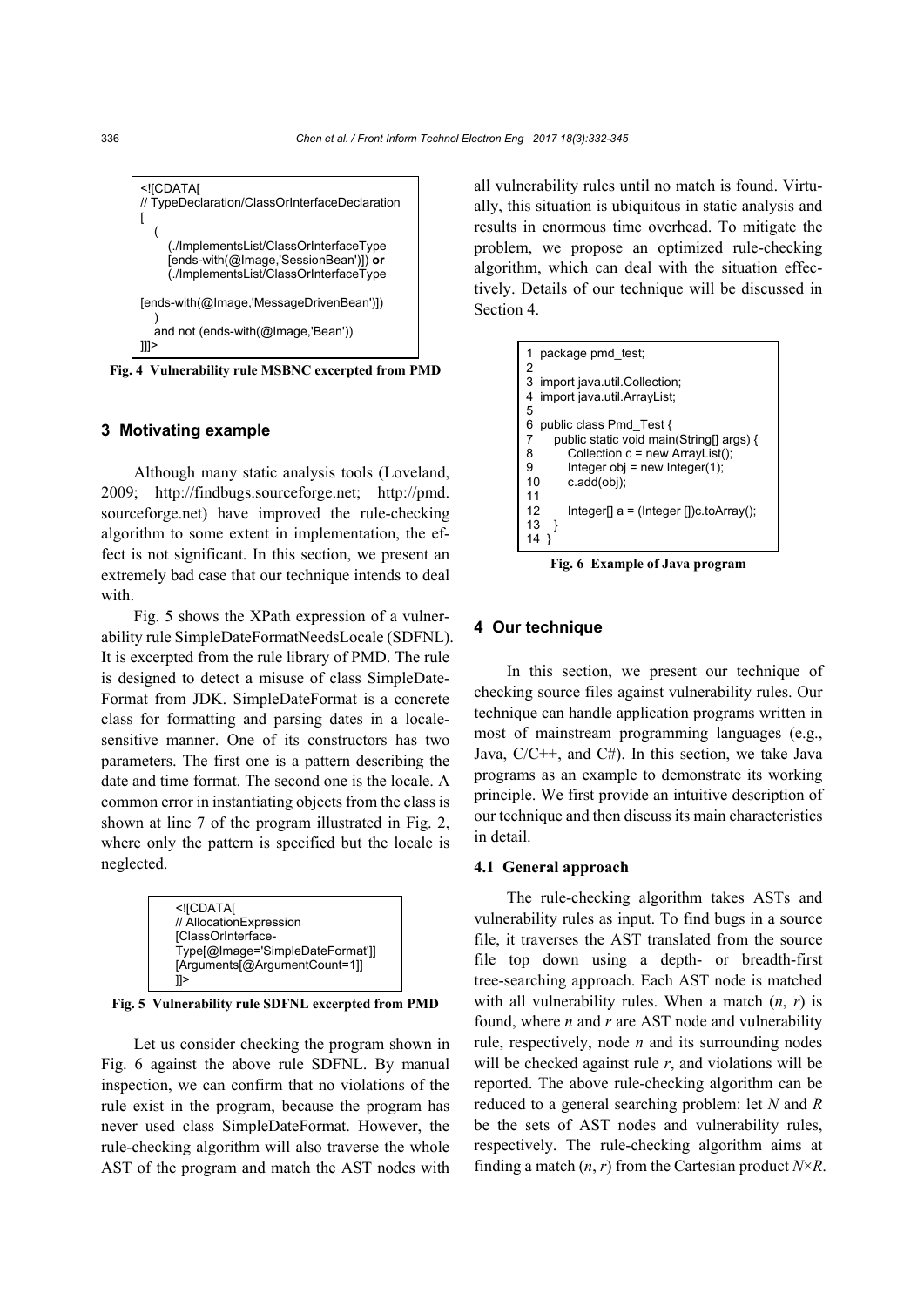Generally, the time overhead of the rule-checking algorithm is proportional to  $|N \times R|$ , where '|·|' denotes the cardinality of a set. Since

$$
|N \times R| = |N| \times |R|,
$$

we can improve the performance of rule-checking algorithms by reducing |*N*| or |*R*|, that is, cutting down the number of AST nodes or vulnerability rules used for matching. In this work, we optimize the rulechecking algorithm by filtering vulnerability rules.

We filter vulnerability rules according to their characteristic objects. The characteristic objects of a vulnerability rule  $r$  is a set of objects that form a necessary condition for a source file containing violations of *r*. In other words, if a source file *f* contains violations of *r*, *f* should contain characteristic objects of *r*, but not vice versa. In this work, we use the classes included in a vulnerability rule to form the characteristic objects. Our technique is based on the observation that a vulnerability rule is always dedicated to some particular classes. Take the rule MSBNC illustrated in Fig. 4 as an example; it aims to detect violations concerning class MessageDrivenBean and SessionBean. We can conclude that a source file must be free of violations of the rule if neither of the classes has been used in the file; that is, the classes form a necessary condition of rule MSBNC.

Characteristic objects may have various kinds of logical relationships. Consider the vulnerability rule shown in Fig. 4. A disjunction relationship exists between its characteristic objects MessageDrivenBean and SessionBean. To deal with the situation, we describe characteristic objects using a prefix notation CObject expression, which is able to express complicated logical relationships. Given a source file *f* and a set of vulnerability rules *R*, our rule-checking algorithm validates *f* against *R* based on the following approach: for each rule  $r \in R$ , CObj(*r*) denotes the CObject expression of  $r$ . We evaluate  $\text{CObj}(r)$  against *f* and achieve a Boolean result *p*. If *p* equals *true*, we add *r* to a set of vulnerability rules *R*′; otherwise, we abandon rule *r*. Finally, we validate the source file *f* against rule set *R*′ rather than *R*. The outline of our rule-checking algorithm is presented in Algorithm 1, where evaluate( $\text{CObj}(r)$ ,  $f$ ) denotes the evaluation of CObj(*r*) against file *f*.

| <b>Algorithm 1</b> Our rule-checking algorithm                              |
|-----------------------------------------------------------------------------|
| <b>Input:</b> $f$ , a source file; $R$ , the library of vulnerability rules |
| Methods:                                                                    |
| for each rule $r$ in $R$ do                                                 |
| 2<br>$P \leftarrow$ evaluate(CObj(r), f)                                    |
| 3<br>if $P$ equals true then                                                |
| Add r to a set of vulnerability rules $R'$<br>4                             |
| 5<br>end if                                                                 |
| end for<br>6                                                                |
| Validate f against rule set $R'$                                            |

Note that the evaluation of  $COb*i*(r)$  against source file *f* may be time consuming especially when the file is large. To address the problem, we approximately evaluate CObj(*r*) against *f* by evaluate(CObj $(r)$ ,  $P_f$ ), where  $P_f$  is the set of *package* statements at the beginning of file *f*. The *package* statements are used to import a package of objects into a source file, supported by most of mainstream languages, such as the *import* statements in Java, *include* statements in C/C++, and *using* statements in C#. Since the *package* statements are always at the beginning of a source file, they can be extracted conveniently. Additionally, the number of *package* statements of a source file is much smaller than that of the code lines in the source file. Consequently, our approximate evaluation of  $\text{CObj}(r)$  against  $P_f$  should be more efficient than that against *f*.

#### **4.2 CObject expression**

To describe characteristic objects as well as relationships among them, we propose a prefix notation CObject expression.

A CObject expression is composed of characteristic objects, parameters, commas, parentheses, and operator symbols. The recursive definition of CObject expression is as follows. Given a characteristic object  $λ$  and two CObject expressions  $R$  and  $S$ , we have the following CObject expressions:

 $exist(\lambda, F)$  denotes the *existence* operation that determines whether the characteristic object *λ* has been used in a source file *F*. The source file *F* is a parameter of the *exist* operator. When evaluating CObject expressions, we will apply a source file to the *exist* operator; that is, we substitute *F* with an argument. For the convenience of notation, we always omit parameter *F* in CObject expressions.

*neg*(*R*) denotes the *negation* operation that reverses the meaning of a Boolean operand.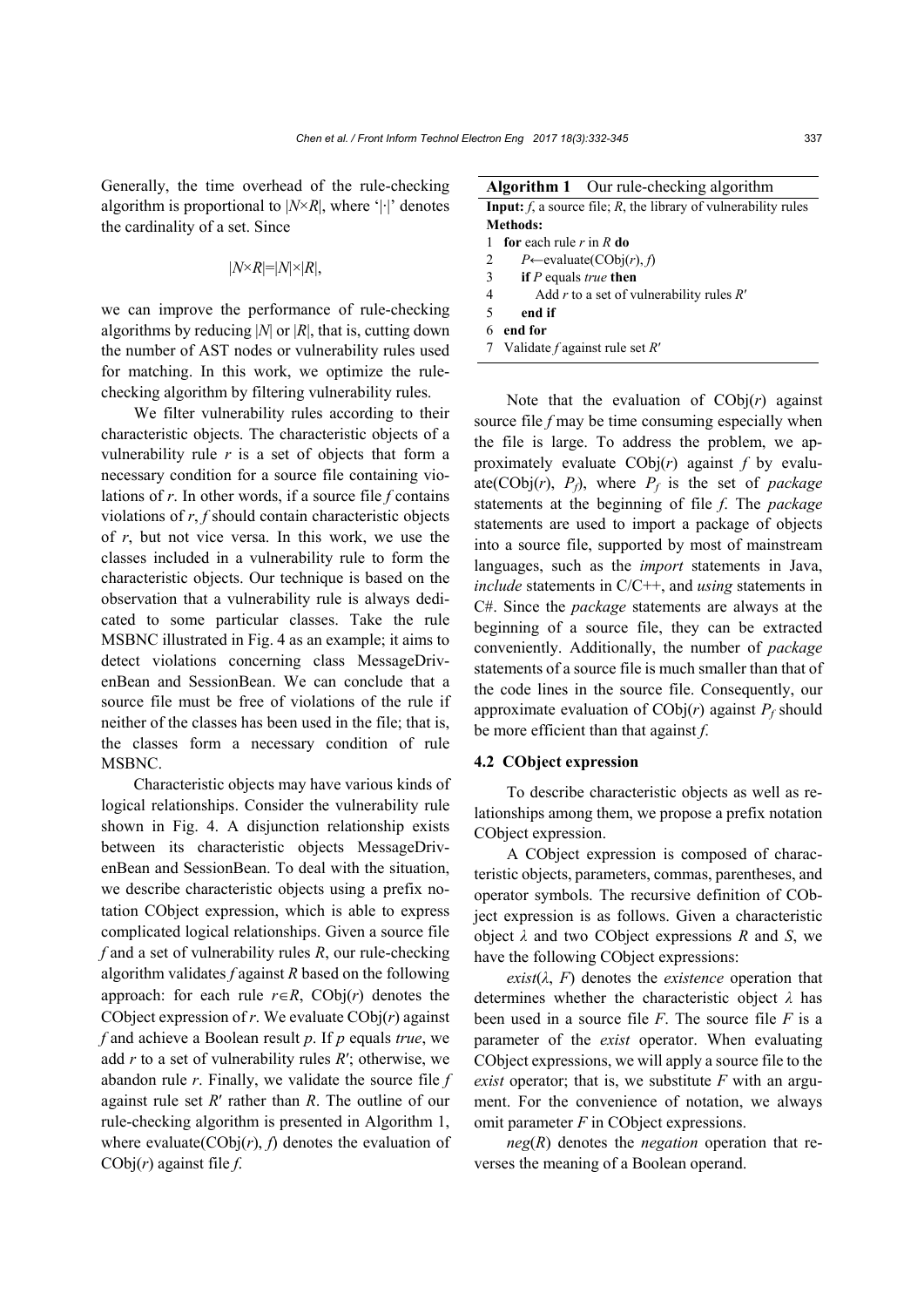*and*(*R*, *S*) denotes the *conjunction* operation that performs a logical conjunction on two Boolean operands.

*or*(*R*, *S*) denotes the *disjunction* operation that performs a logical disjunction on two Boolean operands.

The CObject expression is compact and easy to use. Additionally, in our formal language, operators can be nested within each other. This makes our language powerful enough to express complex vulnerability rules. For instance, the characteristic objects of the vulnerability rule MSBNC shown in Fig. 4 can be expressed using a CObject expression as follows:

# *or*(*exist*(SessionBean), *exist*(MessageDrivenBean)),

which means that violations of rule MSBNC may exist in a source file *f*, if either of the classes MessageDrivenBean and SessionBean has been used in *f*. Note that we omit the prefix javax.ejb of the fully qualified names javax.ejb.MessageDriven Bean and javax.ejb.SessionBean for notational convenience.

Given a vulnerability rule *r*, the evaluation result of CObj(*r*) against a source file *f* is a Boolean value *p*. If *p* equals *true*, it indicates that violations of *r* may exist in *f*; otherwise, *f* should be free of violations of rule *r*. Based on the evaluation results of CObject expressions, we can filter the vulnerability rules effectively.

To examine the expressing capability of CObject expressions, we inspect all rules of PMD, and no exceptions are found. The CObject expression may be limited for some unknown rules (e.g., rules whose characteristic objects have an if-then relationship), but we believe it is applicable in most of cases. For further understanding of the CObject expression, we present its EBNF grammar specification in Fig. 7.

#### **4.3 Evaluating CObject expressions**

In this subsection, we introduce our technique of evaluating CObject expressions.

Let *r* be a vulnerability rule. Before evaluating  $CObj(r)$  against a source file *f*, we should apply *f* to  $CObj(r)$ ; that is, we have the following transformation:

$$
evaluate(CObj(r), f) \Rightarrow evaluate(CObj(r)(f)).
$$

 $CObj(r)(f)$  is also a prefix notation, which is achieved by substituting the parameter of *exist* operators in CObj(*r*) with argument *f*. Taking the CObject expression of the vulnerability rule MSBNC shown in Section 4.2 as an example, we have the following results:

| $\text{CObj}(MSBNC)(f) \Rightarrow \text{or}(exist(\text{SessionBean}, f),$ |
|-----------------------------------------------------------------------------|
| exist(MessageDirivenBean, f).                                               |

| startexpr      |   | expr,                                                  |
|----------------|---|--------------------------------------------------------|
| expr           |   | binexpr   unaryexpr   atomexpr;                        |
| binexpr        |   | <b>BINOP LPAREN expr COMMA expr</b><br>RPAREN:         |
| unaryexpr      |   | <b>UNARYOP LPAREN expr RPAREN;</b>                     |
| atomexpr       |   | EXISTOP LPAREN object COMMA 'F'<br>RPAREN:             |
| object         |   | (obname DOT)* obname;                                  |
| obname         |   | (LETTER   UNDERLINE)(LETTER  <br>NUMBER   UNDERLINE)*; |
| <b>BINOP</b>   |   | 'and'   'or';                                          |
| <b>UNARYOP</b> | ÷ | 'neg';                                                 |
| <b>EXISTOP</b> | ÷ | 'exist':                                               |
| DOT            |   |                                                        |
| LETTER         | t | 'a''z'   'A''Z';                                       |
| <b>NUMBER</b>  |   | '0''9'                                                 |
| UNDERLINE      |   | н.,                                                    |
| <b>LPAREN</b>  |   | '(';                                                   |
| <b>RPAREN</b>  |   | ')';                                                   |
| <b>COMMA</b>   |   |                                                        |
|                |   |                                                        |

**Fig. 7 EBNF grammar specification of the CObject expression** 

After that, we evaluate  $\text{CObj}(r)(f)$  using the classic stack-based approach (http://en.wikipedia.org/ wiki/Polish notation), which is dedicated to prefix notations. The method scans  $CObj(r)(f)$  from right to left. For each encountered token *η*, the following actions are conducted according to the token type:

1. If *η* is an operand, push it into a stack *T*.

2. If  $\eta$  is an operator, perform corresponding operations on operands popped from the top of *T* and push the results back into *T*.

3. If *η* is a separator, such as commas and parentheses, discard it.

Once all the symbols have been processed, a Boolean value will be left in *T*, which is the evaluation result. The stack-based approach is efficient and only a stack with the maximum length of *n* is employed, where *n* is the length of  $\text{CObj}(r)(f)$ . Both the time and space complexities of the stack-based approach are  $O(n)$ .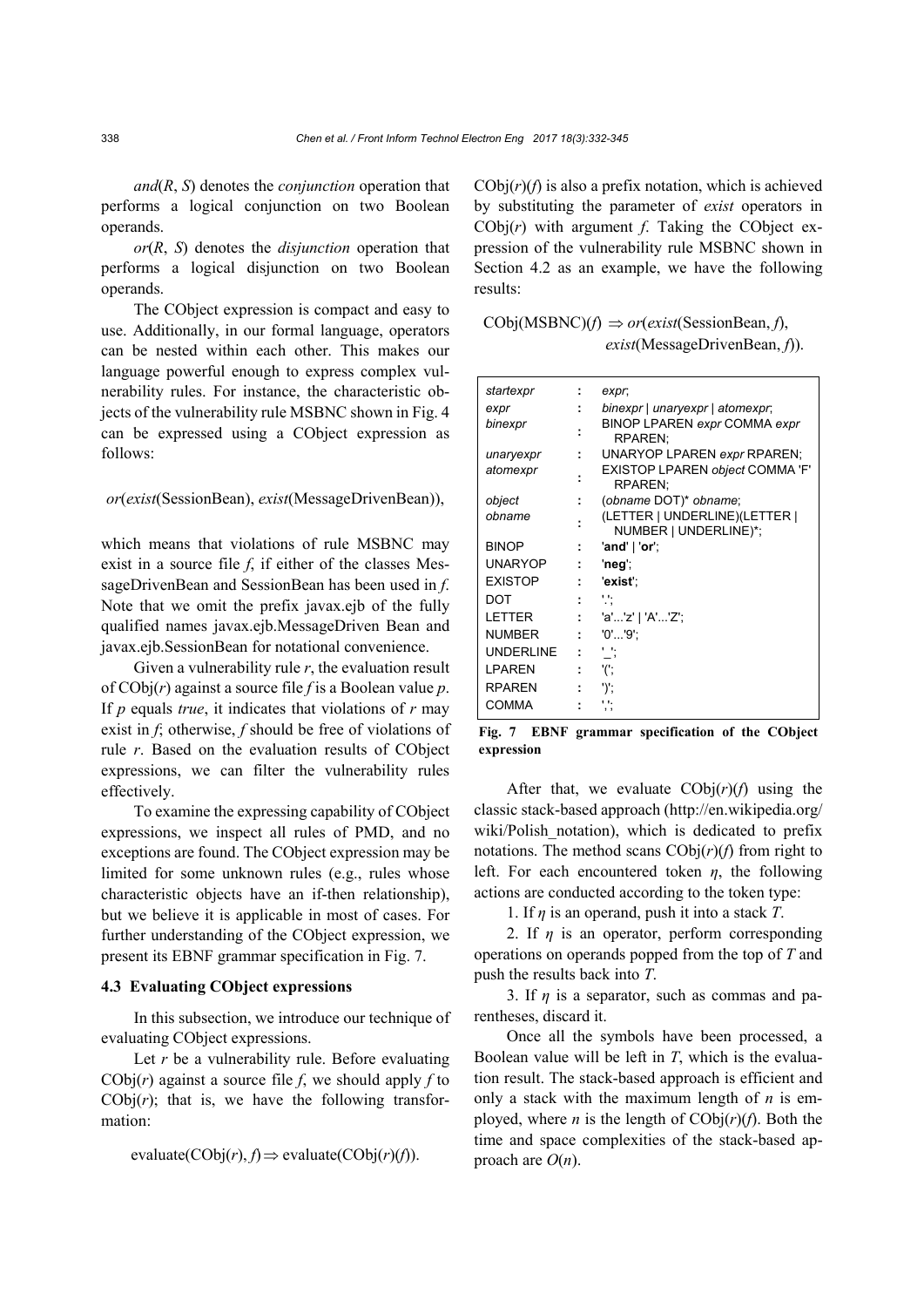#### **4.4 Existence operation**

Note that a CObject expression subsumes four kinds of operators: *neg*, *and*, *or*, and *exist*. The former three are logical operators. As to the last one, a brute-force approach to carry out the operation is as follows: given a characteristic object *λ* and a source file *f*, we evaluate  $\text{exist}(\lambda, f)$  by searching the AST of *f* using a depth- or breadth-first tree-searching approach. Each AST node is matched with *λ*. A result of Boolean value *true* is achieved if any match is found. Otherwise, we have a result of *false*.

Obviously, the above approach may cause significant time overhead if the source file *f* is large. To mitigate the problem, we approximately evaluate *exist*( $\lambda$ ,  $f$ ) in terms of  $P_f$  rather than  $f$ , where  $P_f$  is the set of *package* statements at the beginning of *f*. In other words, we have the following transformation:

 $evaluate(exist(\lambda, f)) \Rightarrow evaluate(exist(\lambda, P_f)).$ 

Our method is based on a common programming practice: to use a class in a source file, programmers will first import it using package statements at the beginning of the source file. Taking the Java class SessionBean as an example, it may be imported using one of the following statements: (1) import javax.ejb. SessionBean; (2) import javax.ejb.\*.

The first statement imports exactly one class into a source file, i.e., SessionBean. The second statement imports classes in the package javax.ejb on demand. The *package* statement is supported by many programming languages, such as the *import* statement in Java programs, *include* statement in C/C++ programs, and *using* statement in C# programs. Since *package* statements are at the beginning of source files, they can be recognized conveniently. On the other hand, the number of *package* statements in a source file is trivial compared to that of the code lines. Consequently, our technique should be efficient.

Note that some *package* statements may not be included in ASTs after a source file is compiled, such as the preprocessor statement *include* in C/C++ programs. In this situation, our rule-checking algorithm should take ASTs and *package* statements as input.

Also, note that our technique of evaluating the *existence* operation may not work properly in some special cases. Taking the *import* statement in Java programs as an example, the programming practice that a class should be imported into a source file before its usage may be violated in the following situations: (1) Classes within package java.lang can be used in a source file without *import* statements. (2) Redundant *import* statements may exist in source files. (3) We cannot ascertain the existence of a specific object according to *import-on-demand* statements (e.g., import javax.ejb.\*). (4) We can use an object via its fully qualified name without *import* statements. To deal with case 1, we can evaluate the *existence* operation against the whole source file *f* when the characteristic object *λ* belongs to the package java.lang. As to cases 2 and 3, our approximate evaluation method will give a wrong result *true*, even if a characteristic object has not been used in a source file. Finally, the failure to filter out unnecessary rules may result. The last case is worse, because it may incur false negatives. In practice, we should avoid this situation when applying our technique. Although the above cases may discount the usability of our technique, they are rare in programs coded with good programming practices (some program analysis tools even take redundant *import* statements as errors). Therefore, our technique is applicable in most cases.

The above discussions are dedicated to Java programs. As to other programming languages, some limitations may not exist. For example, the above cases 1 and 4 do not exist in  $C/C++$  programs, which makes our technique more useful.

#### **4.5 An evaluation example**

As an example, we evaluate the CObject expression of rule MSBNC shown in Fig. 4 against an input program  $\rho$  illustrated in Fig. 6. For simplicity, we omit the prefix javax.ejb of the fully qualified names javax.ejb.MessageDrivenBean and javax.ejb. SessionBean. The CObject expression after applying program  $\rho$  is as follows:

#### *or*(*exist*(SessionBean, *ρ*), *exist*(MessageDrivenBean, *ρ*)).

The evaluation process is presented in Table 1. As we can see, the evaluation result is Boolean value *false*, which is consistent with our manual inspection. According to the evaluation results, we have the conclusion that it is unnecessary to check program *ρ* against rule MSBNC.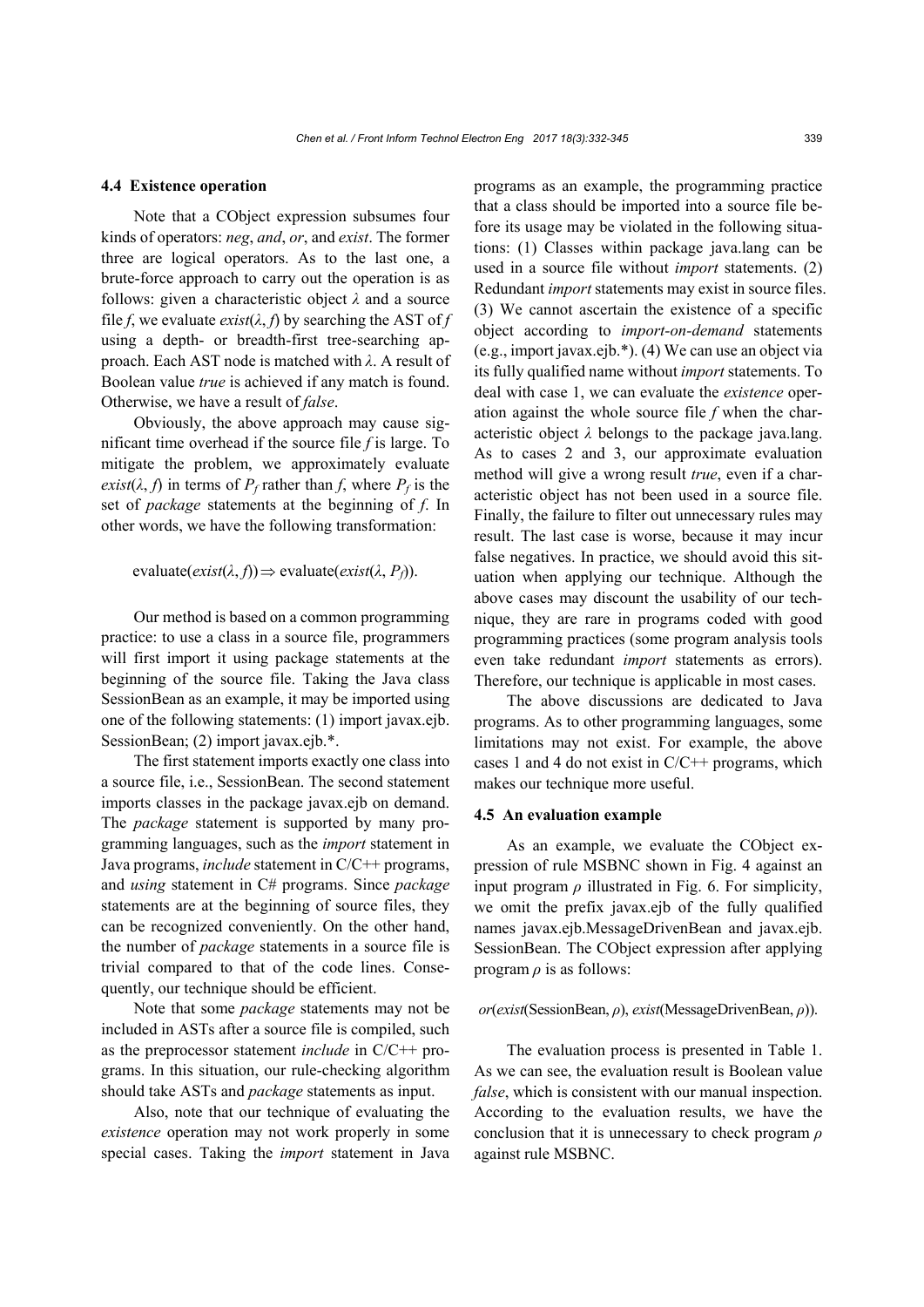| Step | Token $(\eta)$    | Stack <sup>*</sup> $(T)$    | Action                                                                                                                                                                                    |
|------|-------------------|-----------------------------|-------------------------------------------------------------------------------------------------------------------------------------------------------------------------------------------|
|      |                   |                             | Discard                                                                                                                                                                                   |
| 2    |                   |                             | Discard                                                                                                                                                                                   |
| 3    | $\rho$            | $\rho$                      | Push $\rho$ into stack T                                                                                                                                                                  |
| 4    |                   | $\rho$                      | Discard                                                                                                                                                                                   |
| 5    | MessageDrivenBean | $\rho$ , MessageDrivenBean  | Push MessageDrivenBean into T                                                                                                                                                             |
| 6    |                   | $\rho$ , MessageDrivenBean  | Discard                                                                                                                                                                                   |
| 7    | exist             | false                       | Pop operands MessageDrivenBean and $\rho$<br>Evaluate expression <i>exist</i> (MessageDrivenBean, $\rho$ ) $\rightarrow$ <i>false</i><br>Push evaluation result <i>false</i> into stack T |
| 8    |                   | false                       | Discard                                                                                                                                                                                   |
| 9    |                   | false                       | Discard                                                                                                                                                                                   |
| 10   | $\mathcal{D}$     | false, $\rho$               | Push $\rho$ into stack T                                                                                                                                                                  |
| 11   |                   | false, p                    | Discard                                                                                                                                                                                   |
| 12   | SessionBean       | $false, \rho$ , SessionBean | Push SessionBean into stack T                                                                                                                                                             |
| 13   |                   | $false, \rho$ , SessionBean | Discard                                                                                                                                                                                   |
| 14   | exist             | false, false                | Pop operands SessionBean and $\rho$<br>Evaluate expression <i>exist</i> (SessionBean, $\rho$ ) $\rightarrow$ <i>false</i><br>Push evaluation result <i>false</i> into stack T             |
| 15   |                   | false, false                | Discard                                                                                                                                                                                   |
| 16   | or                | false                       | Pop operands <i>false</i> and <i>false</i><br>Evaluate expression $false \rightarrow false$<br>Push evaluation result <i>false</i> into stack T                                           |
| 17   |                   |                             | Pop and output evaluation result false                                                                                                                                                    |

**Table 1 Evaluation example**

 $*$  The left and right ends are the bottom and top of stack  $T$ , respectively

# **5 Experiments**

To evaluate our technique, we implemented it in a prototype tool called EPMD, which was developed from the open source static analysis tool PMD. After that, we evaluated the effectiveness of our technique through a comparison test based on EPMD. In this section, we first introduce our prototype tool EPMD. Then, we present the subject programs used in our experiment. Next, we elaborate the comparison test based on EPMD and present experimental results. Finally, we discuss our technique's runtime overhead and limitations.

#### **5.1 Prototype tool EPMD**

We implemented our technique in an open source static analysis tool PMD and called it the extended version (EPMD). PMD is designed to find mistakes and smells in Java programs, such as unused variables, empty catch blocks, and unnecessary object creation (http://pmd.sourceforge.net). It supports two kinds of vulnerability rules: Java classes and XPath expressions. Our primary extensions to PMD are: (1) implementation of a module that evaluates CObject expressions; (2) addition of CObject expressions to the vulnerability rules of PMD.

To evaluate CObject expressions, we constructed a lexer and parser, which are used to recognize tokens and validate the syntax of CObject expressions, respectively. The lexer and parser were constructed with the help of ANTLR (Schaps, 1999; Bovet and Parr, 2008; Liu *et al*., 2008; Parr and Fisher, 2011), which is a language tool. After that, EPMD evaluates CObject expressions using the stack-based approach elaborated in Section 4.

We added CObject expressions to the vulnerability rules of PMD by inserting a property CObjectExpr to their XML descriptions, which is shown below:

<property name="CObjectExpr" type="String" description="rule's CObject expression" value="exist(java.ejb.EJBHome)"/>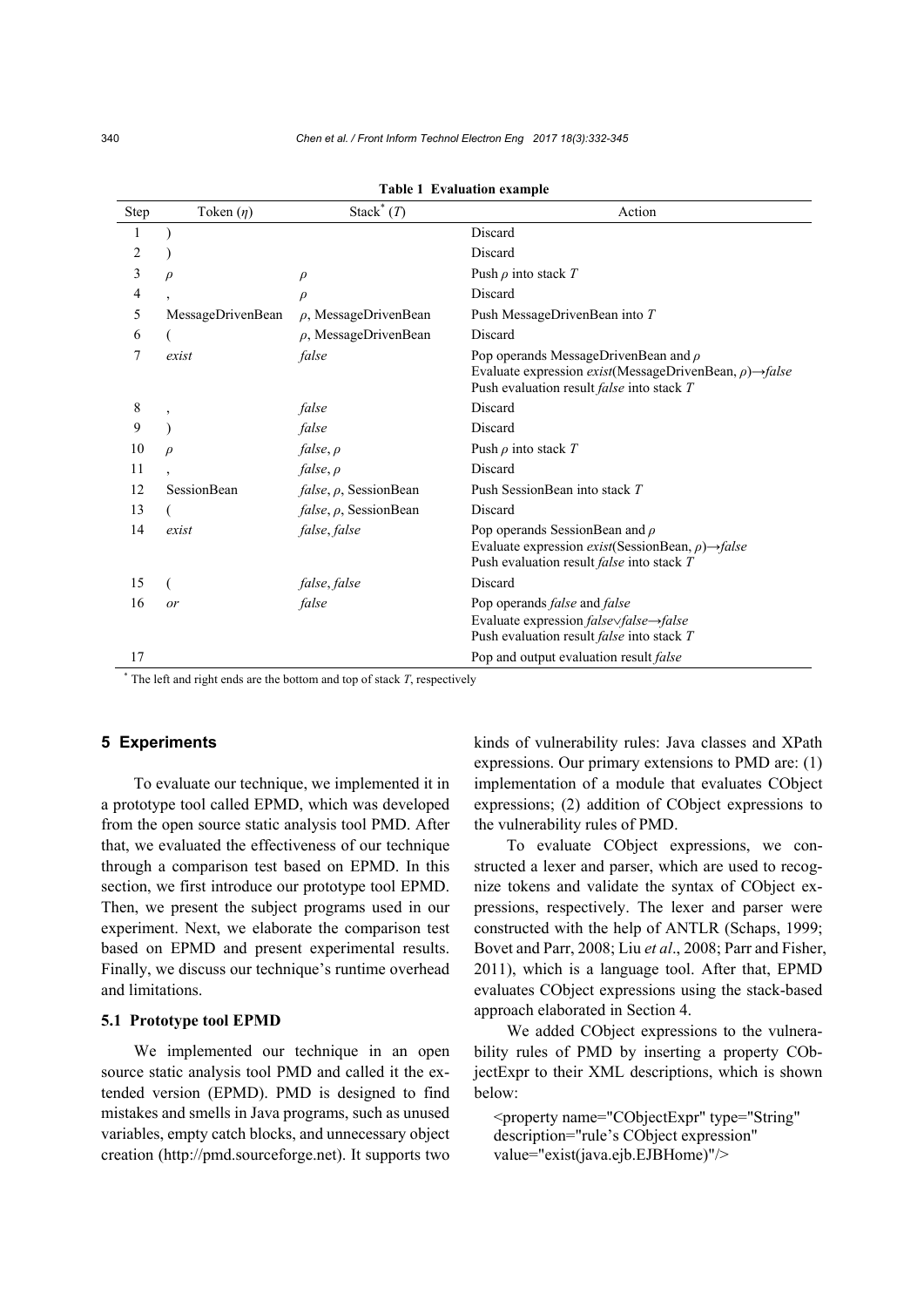Note that not all rules have CObject expressions (which will be discussed in Section 5.5). Our technique will not work for rules without the CObjectExpr property.

# **5.2 Subjects**

We adopted six large-scale open source applications in our experiments (Table 2). These applications were selected based on the following considerations: (1) applications with available source code, (2) applications of a large code base, and (3) applications coming from various application domains. The second requirement is important for our evaluation, because the performance improvement gained by the removal of one unnecessary rule is trivial. To achieve accurate and salient results, we should perform experiments on large-scale applications, where a large number of unnecessary rules may be pruned away. Furthermore, to avoid biases, we selected subject programs from various application domains. Additionally, they were of different sizes spanning from 73 kilo lines of code (KLoC) to 2675 KLoC (we counted code lines only; comment lines and blank lines were excluded).

|  |  | Table 2 Subject programs used in our experiments |
|--|--|--------------------------------------------------|
|  |  |                                                  |

| Subject program                | Description                            | Number<br>of source<br>files | KL oC |
|--------------------------------|----------------------------------------|------------------------------|-------|
| Eclipse 4.2                    | Software<br>development<br>environment | 20 602                       | 2675  |
| ElasticSearch<br>v0.19.9       | Distributed<br>search engine           | 2581                         | 230   |
| PMD 5.0                        | Source code<br>analyzer                | 945                          | 73    |
| Tomcat 6.0.35                  | Web server<br>and servlet<br>container | 1157                         | 172   |
| SQuirreL SQL<br>Client $3.4.0$ | Java SQL client                        | 2890                         | 253   |
| JBoss 6.0.0 Final              | Application<br>server                  | 6397                         | 494   |

KLoC: kilo lines of code

#### **5.3 Effectiveness of our technique**

To investigate the effectiveness of our technique, we analyzed subject applications using EPMD with rule sets RS and RS\*, respectively. Rule sets RS and

RS\* comprise 45 vulnerability rules excerpted from PMD (part of vulnerability rules can be found in Appendix). These two rule sets are nearly the same, except that rules in RS\* have an additional property CObjectExpr. Since our technique will not work for rules without the property CObjectExpr, we can investigate the effectiveness of our technique through a comparison test with rule sets RS and RS*\**. To achieve accurate results, we ran EPMD five times for each group of subjects and rule sets. The platform used in our experiment is an Intel®  $\text{Core}^{\text{TM}}$  i3-2100 3.1 GHz machine with 3 GB of memory running Windows XP. Table 3 presents the average execution time of EPMD running with rule sets RS and RS*\**.

We can observe from Table 3 that the execution time of EPMD with rule set RS*\** is generally less than that with RS for all subject applications. The least ratio of reduction is 15.6% when testing on Eclipse. The ultimate ratio is 45.3% with PMD. We have an average time reduction ratio of 28.7%. A side effect that may be caused by our technique is the increase of false positives and false negatives. We compared the bug reports generated by EPMD in each group and found that the bugs reported by EPMD running with rule sets RS and RS\* were exactly the same. This result suggests that the fully qualified names of classes that may cause false negatives to our technique are rarely used in Java programs.

In our experiment, we validated six real-world programs against 45 vulnerability rules. The experimental results strongly suggest that our technique is effective in improving the performance of static analysis tools without side effects. Moreover, better results may be achieved if more vulnerability rules are considered, which we will further investigate in the future.

#### **5.4 Runtime overhead**

The primary runtime overhead of our technique is introduced in the phase of filtering rules (Section 4). To filter rules, we evaluated CObject expressions based on the approach applied to prefix notations. Different actions were carried out according to the type of operator, among which the *existence* operation is crucial. Let *L* and *M* be the counts of tokens of a CObject expression and *package* statements of a source file, respectively. Then the time complexity of the stack-based evaluation approach is *O*(*L*). The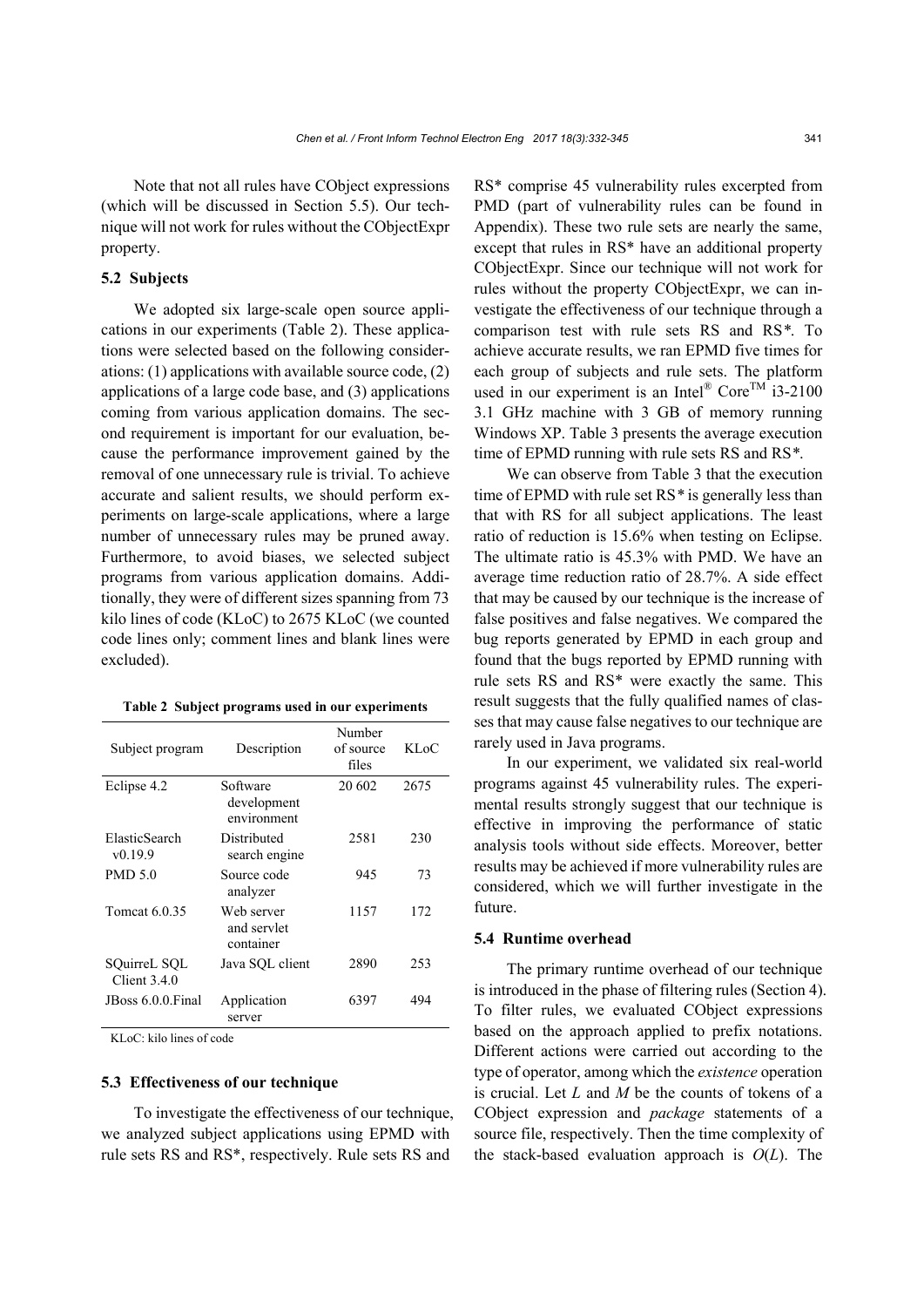| Rule            |           |       |       | Execution time (s) |       |       |        |        | <b>RDT</b> |
|-----------------|-----------|-------|-------|--------------------|-------|-------|--------|--------|------------|
| Subject program | set       |       | 2     | 3                  | 4     | 5     | AVG(s) | RDT(s) | ratio      |
| Eclipse         | <b>RS</b> | 469.8 | 437.4 | 444.0              | 438.9 | 467.1 | 451.4  | 70.4   | 15.6%      |
|                 | $RS*$     | 380.3 | 380.2 | 380.3              | 382.9 | 381.6 | 381.1  |        |            |
| ElasticSearch   | RS        | 40.7  | 36.9  | 37.1               | 36.7  | 39.7  | 38.2   | 6.6    |            |
|                 | $RS*$     | 31.5  | 31.7  | 31.7               | 31.6  | 31.5  | 31.6   |        | 17.3%      |
| <b>PMD</b>      | RS        | 9.5   | 6.6   | 6.7                | 6.6   | 8.6   | 7.6    | 3.4    |            |
|                 | $RS*$     | 4.1   | 4.2   | 4.1                | 4.2   | 4.2   | 4.2    |        | 45.3%      |
| Tomcat          | <b>RS</b> | 15.5  | 14.8  | 14.6               | 14.6  | 15.2  | 14.9   | 5.4    | 36.4%      |
|                 | $RS*$     | 9.6   | 9.5   | 9.3                | 9.6   | 9.5   | 9.5    |        |            |
| SQuirreL SQL    | RS        | 45.2  | 31.2  | 31.4               | 48.1  | 31.1  | 37.4   | 11.1   |            |
| Client          | $RS*$     | 26.4  | 26.5  | 26.2               | 25.8  | 26.8  | 26.3   |        | 29.6%      |
| <b>Jboss</b>    | <b>RS</b> | 57.8  | 49.0  | 49.2               | 66.3  | 49.6  | 54.4   |        |            |
|                 | $RS*$     | 38.8  | 39.2  | 39.0               | 39.0  | 39.1  | 39.0   | 15.4   | 28.2%      |

**Table 3 Results of our comparison test with EPMD being run five times for each group of subjects and rule sets** 

AVG: average execution time of EMPD; RDT: average reduction of execution time

*existence* operation has a time complexity of *O*(*M*) because it consists mainly of a loop iterating through all *package* statements. Therefore, the time complexity of filtering rules is *O*(*L*×*M*). On the other hand, it is quite reasonable to assume *L* to be a constant because, in general, the CObject expressions of vulnerability rules are of limited length. Additionally, it is well known that the number of *package* statements is trivial relative to the number of lines of code in a source file. Thus, we believe that the runtime overhead incurred by our technique is within an acceptable range.

#### **5.5 Limitations**

Although our technique is effective in improving the performance of static analysis tools, it has the following limitations:

1. As discussed in Section 4, our approximate evaluation approach of the *existence* operation based on *package* statements may not work properly for programs coded with poor programming practices. The requirement for high-quality programs may limit the application scope of our technique.

2. In this work, we compose the CObject expressions of vulnerability rules manually. An automatic approach to derive the CObject expressions from the description of vulnerability rules may make our technique more useful.

3. There exist some rules that have no characteristic objects. Consider the rule ForLoopShould-BeWhileLoop illustrated in Fig. 8. It is designed to detect *for* loops that should be simplified to *while*  loops. As we can see, this rule does not possess any characteristic objects but for a keyword *for*. Our technique is unable to deal with this situation.

| <![CDATA[</th>                           |
|------------------------------------------|
| // ForStatement                          |
| $[count(*) > 1]$                         |
| [not(ForInit)]                           |
| [not(ForUpdate)]                         |
| [not(Type and Expression and Statement)] |
|                                          |
|                                          |

**Fig. 8 Rule ForLoopShouldBeWhileLoop excerpted from PMD** 

Although our technique has some limitations, as above, it is applicable in most of circumstances. The evaluation results showed that our technique is effective in improving the performance of static analysis tools.

#### **6 Related work**

Though some state-of-the-art static analysis tools are efficient enough to satisfy most applications, performance is an eternal topic, and it is still a key challenge to integrate bug-finding tools into the development process. To deal with the performance issue, researchers have proposed various kinds of techniques. In this section, we focus on several typical techniques.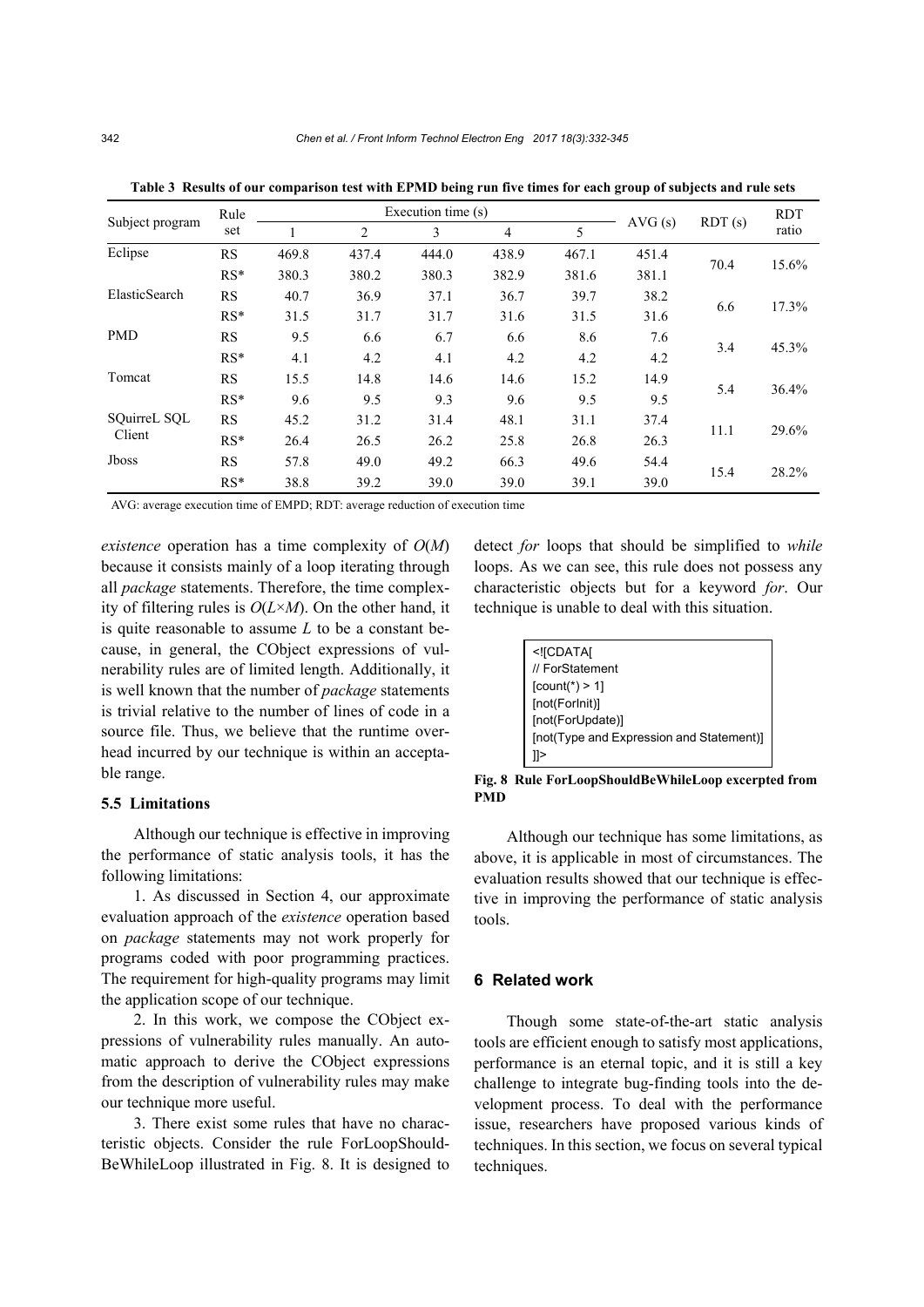Incremental analysis (Emanuelsson and Nilsson, 2008) can automatically infer which parts of source code have to be reanalyzed after the code has been modified. This approach typically reduces the analysis time substantially, especially for a frequent interactive use of static analysis tools in the development process. However, it is difficult to accurately identify the associated code when programs have been changed; in the worst case, a complete reanalysis will be performed.

A commonly used approach to improve the performance of static analysis tools is to perform a less deep analysis, such as GREP (Atkinson and Griswold, 2006; Emanuelsson and Nilsson, 2008). It performs lexical analysis only. However, these tools always have a high rate of false positives, which discounts their usability.

The technique used by PMD is similar to our approach, which improves the rule-checking algorithm by filtering rules leveraging a data structure Rule Chain. A Rule Chain divides all AST nodes into different categories, where nodes in each category have the same programming language and node type. With the help of the Rule Chain, PMD checks AST nodes against vulnerability rules with the same programming language and type rather than all. This approach is effective in improving the efficiency of rule-checking algorithms. However, it cannot exclude all unnecessary vulnerability rules because such rules may have the same programming language and type as an AST node.

Many static analysis tools, such as FindBugs (http://findbugs.sourceforge.net) and CheckStyle (Loveland, 2009), provide the functionality for users to select vulnerability rules before checking a program. This approach is most similar to our technique. Both of them aim to improve performance by filtering rules. However, our technique can filter rules automatically.

# **7 Conclusions and future work**

Performance is a key challenge of integrating bug-finding tools into a development process. In this paper, we proposed an optimized rule-checking algorithm that can improve the performance of static analysis tools without side effects on their detection capability and precision. Our rule-checking algorithm filters unnecessary vulnerability rules automatically by evaluating their CObject expressions. Although we discussed our technique based on Java programs and vulnerability rules described using XPath expressions, our method is a general approach that is applicable for most of mainstream programming languages and other types of vulnerability rules. To evaluate the effectiveness of our technique, we implemented it in an open source static analysis tool PMD and called it the extended version (EPMD). Relying on EPMD, we performed a comparison test and found that our technique can achieve an average performance promotion of 28.7%. Additionally, few false positives and false negatives were caused.

As discussed in Section 5, our technique has some limitations, which may discount its usability. In the future, we will mitigate these problems and make our technique more useful. For example, we may implement our technique for other programming languages, where some limitations regarding Java programs may not exist. Additionally, we may further promote the ease of use of our technique by deriving CObject expressions from descriptions of vulnerability rules automatically. This task can be performed by leveraging a syntax transducer, which parses XPath expressions of vulnerability rules and translates them to CObject expressions.

#### **References**

Alpuente, M., Feliú, M.A., Joubert, C., *et al.*, 2009. Using Datalog and Boolean equation systems for program analysis. 13th Int. Workshop on Formal Methods for Industrial Critical Systems, p.215-231.

http://dx.doi.org/10.1007/978-3-642-03240-0\_18

- Araújo, J.E.M., Souza, S., Valente, M.T., 2011. Study on the relevance of the warnings reported by Java bug-finding tools. *IET Softw.*, **5**(4):366-374. http://dx.doi.org/10.1049/iet-sen.2009.0083
- Atkinson, D.C., Griswold, W.G., 2006. Effective pattern
- matching of source code using abstract syntax patterns. *Softw.-Pract. Exp.*, **36**(4):413-447. http://dx.doi.org/10.1002/spe.704
- Ayewah, N., Pugh, W., Morgenthaler, J.D., *et al.*, 2007. Evaluating static analysis defect warnings on production software. ACM SIGPLAN-SIGSOFT Workshop on Program Analysis for Software Tools & Engineering, p.1-8. http://dx.doi.org/10.1145/1251535.1251536
- Ball, T., 2008. The verified software challenge: a call for a holistic approach to reliability. *LNCS*, **4171**:42-48. http://dx.doi.org/10.1007/978-3-540-69149-5\_5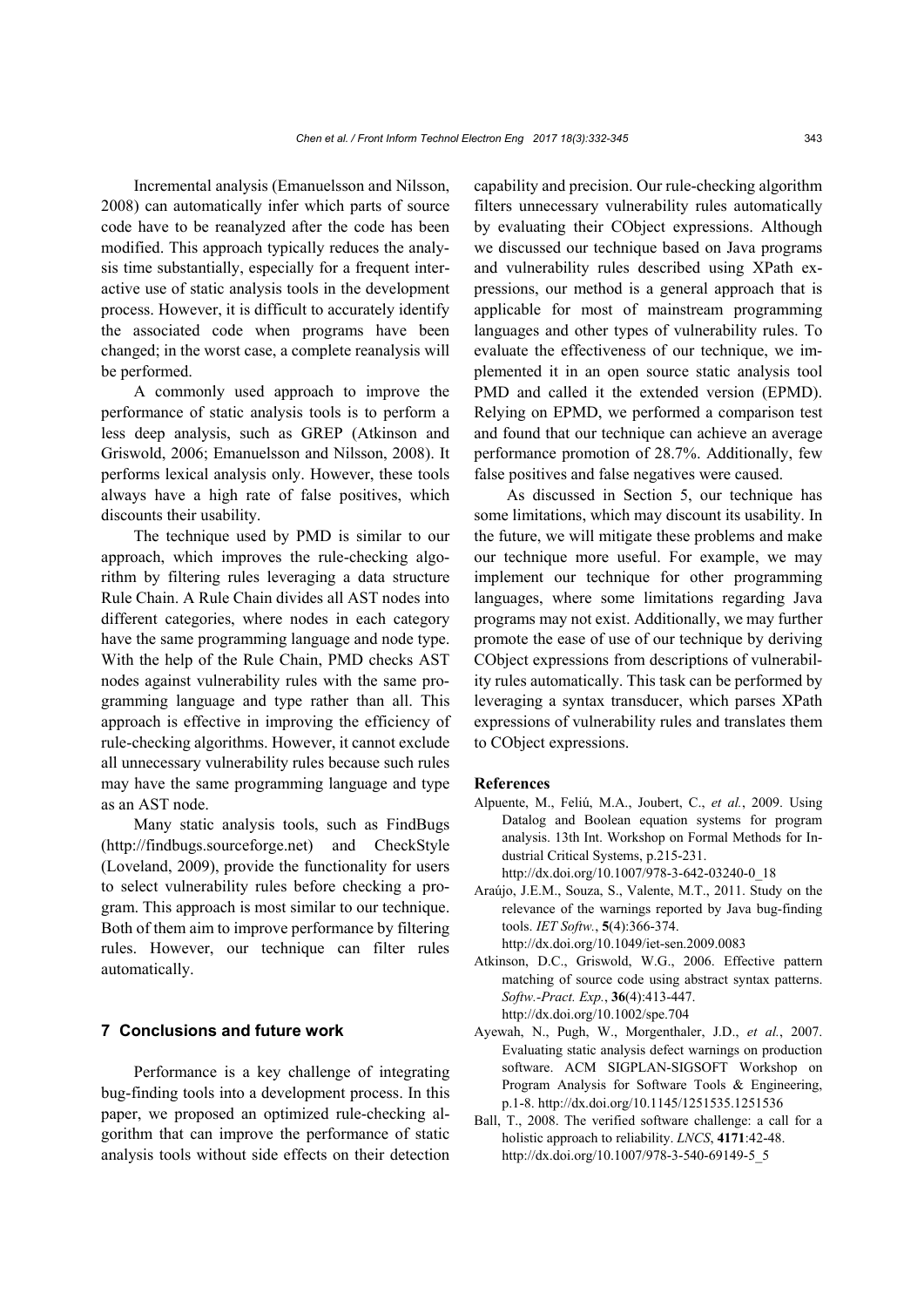- Bounimova, E., Godefroid, P., Molnar, D., 2013. Billions and billions of constraints: whitebox fuzz testing in production. 35th Int. Conf. on Software Engineering, p.122-131. http://dx.doi.org/10.1109/ICSE.2013.6606558
- Bovet, J., Parr, T., 2008. ANTLRWorks: an ANTLR grammar development environment. *Softw.-Pract. Exp.*, **38**(12): 1305-1332. http://dx.doi.org/10.1002/spe.872
- Chen, D., Huang, R., Qu, B., *et al.*, 2014. Improving static analysis performance using rule-filtering technique. 26th Int. Conf. on Software Engineering and Knowledge Engineering, p.19-24.
- Emanuelsson, P., Nilsson, U., 2008. A comparative study of industrial static analysis tools. *Electron. Notes Theor. Comput. Sci.*, **217**:5-21.

http://dx.doi.org/10.1016/j.entcs.2008.06.039

- Engler, D., Chen, D.Y., Hallem, S., *et al.*, 2001. Bugs as deviant behavior: a general approach to inferring errors in systems code. *ACM SIGOPS Oper. Syst. Rev.*, **35**(5):57- 72. http://dx.doi.org/10.1145/502059.502041
- Hajiyev, E., Verbaere, M., de Moor, O., 2006. CodeQuest: scalable source code queries with Datalog. 20th European Conf. on Object-Oriented Programming, p.2-27. http://dx.doi.org/10.1007/11785477\_2
- Haydar, M., Petrenko, A., Boroday, S., *et al.*, 2013. A formal approach for run-time verification of web applications using scope-extended LTL. *Inform. Softw. Technol.*, **55**(12):2191-2208.

http://dx.doi.org/10.1016/j.infsof.2013.07.013

- Helmick, M.T., 2007. Interface-based programming assignments and automatic grading of Java programs. 12th Annual SIGCSE Conf. on Innovation & Technology in Computer Science Education, p.63-67. http://dx.doi.org/10.1145/1269900.1268805
- Hovemeyer, D., Pugh, W., 2004. Finding bugs is easy. *ACM SIGPLAN Not.*, **39**(12):92-106. http://dx.doi.org/10.1145/1052883.1052895
- Hovemeyer, D., Pugh, W., 2007. Finding more null pointer bugs, but not too many. ACM SIGPLAN-SIGSOFT Workshop on Program Analysis for Software Tools &

Engineering, p.9-14. http://dx.doi.org/10.1145/1251535.1251537

- Jarzabek, S., 1998. Design of flexible static program analyzers with PQL. *IEEE Trans. Softw. Eng.*, **24**(3):197-215. http://dx.doi.org/10.1109/32.667879
- Liu, S., Zhang, R., Wang, D., *et al.*, 2008. Implementing of Gaussian syntax-analyzer using ANTLR. Int. Conf. on Cyberworlds, p.613-618. http://dx.doi.org/10.1109/CW.2008.139
- Loveland, S., 2009. Using open source tools to prevent writeonly code. 6th Int. Conf. on Information Technology: New Generations, p.671-677.
	- http://dx.doi.org/10.1109/ITNG.2009.75
- Martin, M., Livshits, B., Lam, M.S., 2005. Finding application errors and security flaws using PQL: a program query language. *ACM SIGPLAN Not.*, **40**(10):365-383.

http://dx.doi.org/10.1145/1103845.1094840

- Panchenko, O., Treffer, A., Zeier, A., 2010. Towards query formulation and visualization of structural search results. ICSE Workshop on Search-Driven Development: Users, Infrastructure, Tools and Evaluation, p.33-36. http://dx.doi.org/10.1145/1809175.1809184
- Panchenko, O., Karstens, J., Plattner, H., *et al*., 2011. Precise and scalable querying of syntactical source code patterns using sample code snippets and a database. 19th Int. Conf. on Program Comprehension, p.41-50. http://dx.doi.org/10.1109/ICPC.2011.31
- Parr, T., Fisher, K., 2011. LL(\*): the foundation of the ANTLR parser generator. *ACM SIGPLAN Not.*, **46**(6):425-436. http://dx.doi.org/10.1145/1993316.1993548
- Plosch, R., Gruber, H., Hentschel, A., *et al.*, 2008. On the relation between external software quality and static code analysis. 32nd Annual IEEE Software Engineering Workshop, p.169-174. http://dx.doi.org/10.1109/SEW.2008.17
- Rajamani, S.K., 2006. Automatic property checking for software: past, present and future. 4th IEEE Int. Conf. on Software Engineering and Formal Methods, p.18-20. http://dx.doi.org/10.1109/SEFM.2006.10
- Reinbacher, T., Brauer, J., Horauer, M., *et al.*, 2014. Runtime verification of microcontroller binary code. *Sci. Comput. Program.*, **80**(A):109-129. http://dx.doi.org/10.1016/j.scico.2012.10.015
- Rutar, N., Almazan, C.B., Foster, J.S., 2004. A comparison of bug finding tools for Java. 15th Int. Symp. on Software Reliability Engineering, p.245-256. http://dx.doi.org/10.1109/ISSRE.2004.1
- Schaps, G.L., 1999. Compiler construction with ANTLR and Java—tools for building tools. *Dr. Dobb's J.*, **24**(3):84- 89.
- Whaley, J., Avots, D., Carbin, M., *et al.*, 2005. Using Datalog with binary decision diagrams for program analysis. Asian Symp. on Programming Languages and Systems, p.97-118. http://dx.doi.org/10.1007/11575467\_8
- Zook, D., Pasalic, E., Sarna-Starosta, B., 2009. Typed datalog. *LCNS*, **5418**:168-182. http://dx.doi.org/10.1007/978-3-540-92995-6\_12

# **Appendix: Part of vulnerability rules used in our experiments**

This appendix presents part of vulnerability rules used in our experiments. All vulnerability rules are excerpted from PMD. The vulnerability rules are listed in Table A1. As seen, we present the names of vulnerability rules (Name), XML files that a vulnerability rule belongs to (File), and CObject expressions of vulnerability rules (CObject expression) in the table.